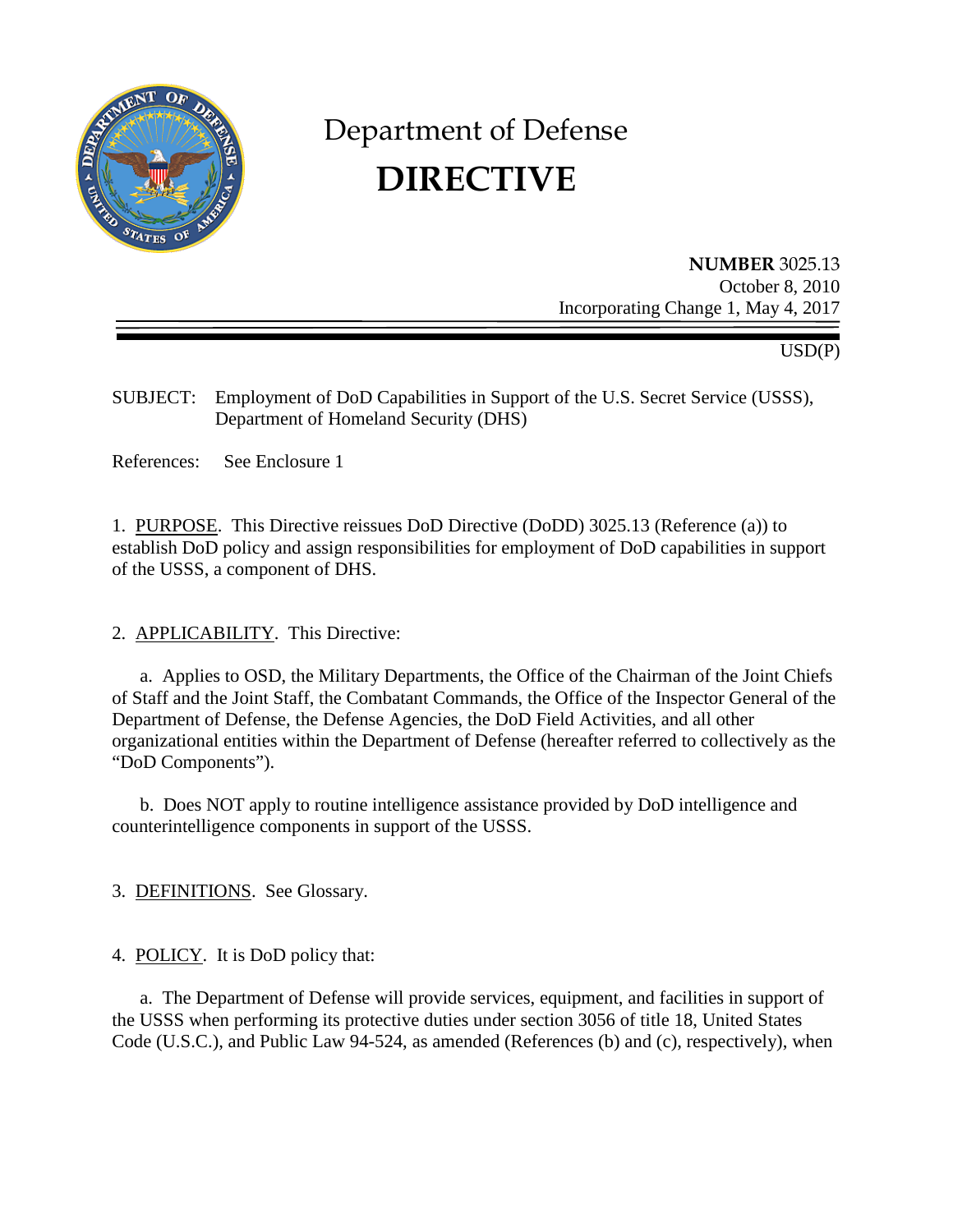requested by the Director of the USSS and approved by the Secretary of Defense. Such support is an express exception to section 1385 of Reference (b) (also known and hereafter referred to as "The Posse Comitatus Act") and is authorized by Reference (c).

b. When the USSS requests support not related to its protection duties, such as additional support during National Special Security Events (NSSEs), DoD capabilities will be provided to the USSS subject to approval by the Secretary of Defense (taking into account national security objectives, military readiness, and other DoD mission requirements), subject to the Posse Comitatus Act and DoD Instruction 3025.21 (Reference (d)).

c. Support shall be provided consistent with but not limited to applicable laws, international agreements, and Presidential Directives. In accordance with Reference (c) and section 1535 of title 31, U.S.C. (Reference (e)), support to the USSS shall be provided on a reimbursable basis, except for telecommunications support provided in accordance with section 8100 of Public Law 104-208 (Reference (f)) or when the Department of Defense provides temporary assistance directly related to the protection of the President or of the Vice President (or other officer immediately next in order of succession to the Office of the President in accordance with Reference (c)).

d. At a minimum, USSS requests for support shall be evaluated based on their legality, lethality, risk, cost, propriety, and impact on military readiness.

e. A clear DoD chain of command (or supervision) shall be maintained for all DoD personnel assigned to missions in support of the USSS, while allowing such support to be provided under the overall supervision of the supported civil authority.

f. USSS-sensitive support requirements shall be processed and coordinated in accordance with DoDD S-5210.36 (Reference  $(g)$ ).

5. RESPONSIBILITIES. See Enclosure 2.

6. INFORMATION COLLECTIONS. The semi-annual report concerning DoD costs in support of USSS protective duties referred to in paragraph 2.i. of Enclosure 2 of this issuance is submitted to Congress in coordination with the Office of the Assistant Secretary of Defense for Legislative Affairs in accordance with the procedures in DoD Instruction (DoDI) 5545.02 (Reference (h)).

7. RELEASABILITY. **Cleared for public release.** This Directive is available on the DoD Issuances Website at http://www.esd.whs.mil/DD/.

8. SUMMARY OF CHANGE 1. The changes to this issuance are administrative and update organizational titles and references for accuracy.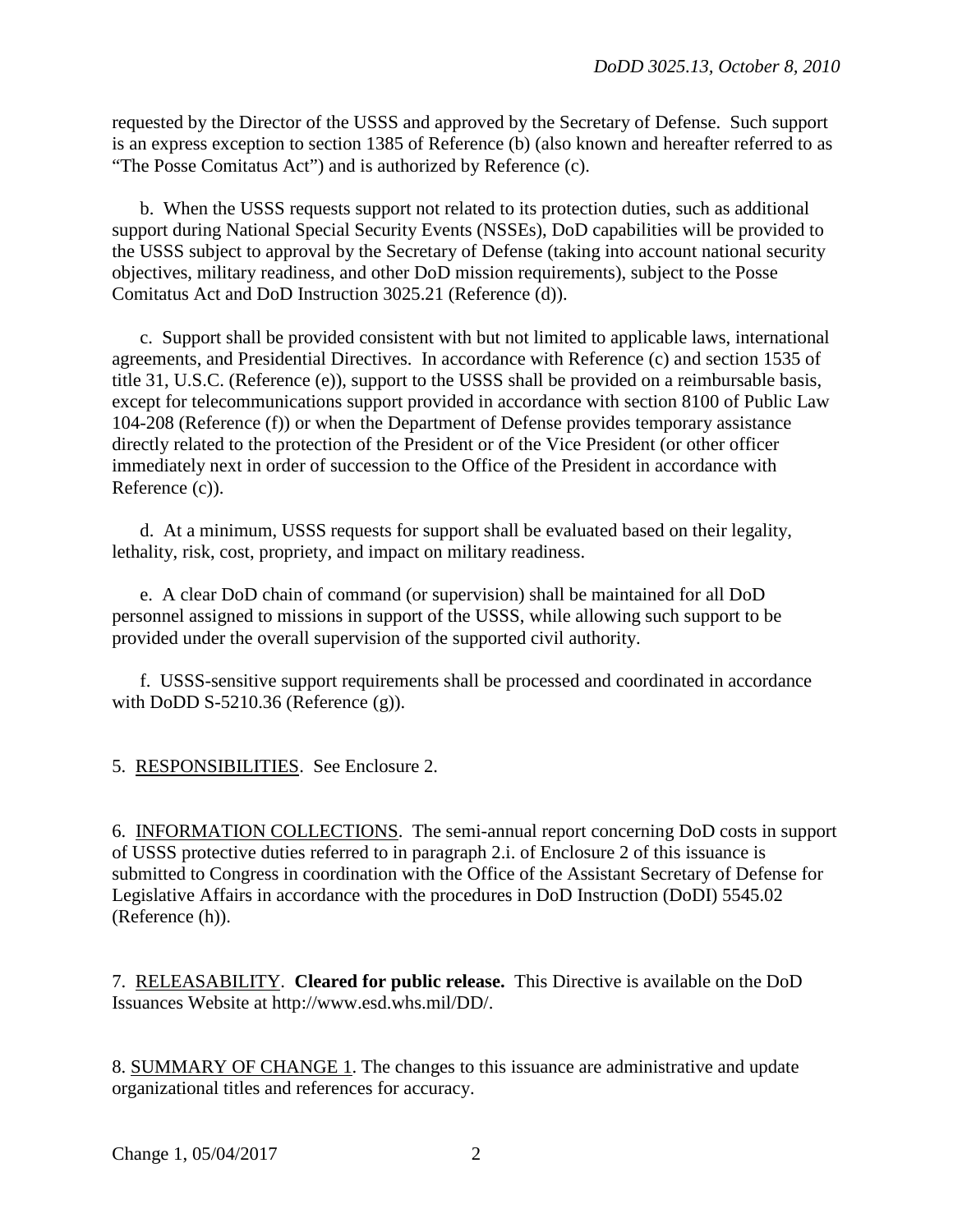9. EFFECTIVE DATE. This Directive is effective October 8, 2010.

Æ. William J. Lynn II

Deputy Secretary of Defense

Enclosures

1. References

2. Responsibilities

3. DoD Request and Assistance Process for Augmentation for USSS Presidential Protection Glossary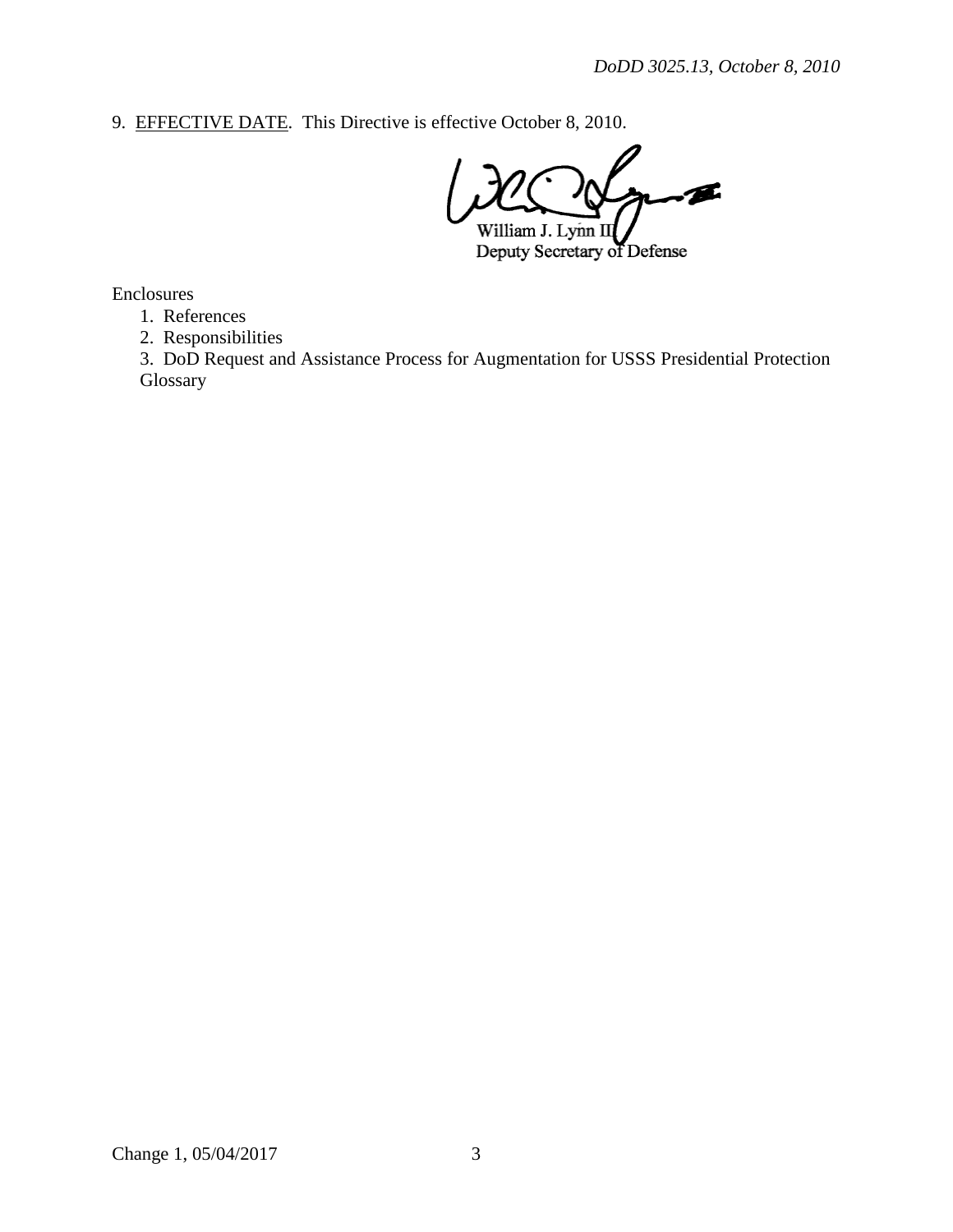# ENCLOSURE 1

### REFERENCES

- (a) DoD Directive 3025.13, "Employment of Department of Defense Resources in Support of the United States Secret Service," September 13, 1985 (hereby cancelled)
- (b) Sections  $1385<sup>1</sup>$  $1385<sup>1</sup>$  and 3056 of title 18, United States Code
- (c) Public Law 94-524, "Presidential Protection Assistance Act of 1976," October 17, 1976, as amended
- (d) DoD Instruction 3025.21, "Defense Support of Civilian Law Enforcement Agencies," February 27, 2013
- (e) Section 1535 of title 31, United States Code
- (f) Section 8100 of Public Law 104-208, "Omnibus Consolidated Appropriations Act, 1997"
- (g) DoD Directive S-5210.36, "Provision of DoD Sensitive Support to DoD Components and Other Departments and Agencies of the U.S. Government," November 6, 2008
- (h) DoD Instruction 5545.02, "DoD Policy for Congressional Authorization and Appropriations Reporting Requirements," December 19, 2008
- (i) Joint Federal Travel Regulations, Volume 1, "Uniformed Service Members," current edition
- (j) Joint Federal Regulations, Volume 2, "Department of Defense Civilian Personnel," current edition
- (k) DoD 7000.14-R, "Department of Defense Financial Management Regulations (FMRs)," Volumes 1-15, current edition
- (l) DoD Directive 5200.31E, DoD Military Working Dog (MWD) Program, August 10, 2011
- (m) Chairman of the Joint Chiefs of Staff Instruction 3121.01B, "Standing Rules of Engagement/Standing Rules for the Use of Force for U.S. Forces," June 13, 2005

<span id="page-3-0"></span><sup>&</sup>lt;sup>1</sup> Also known and referred to in this Directive as "The Posse Comitatus Act"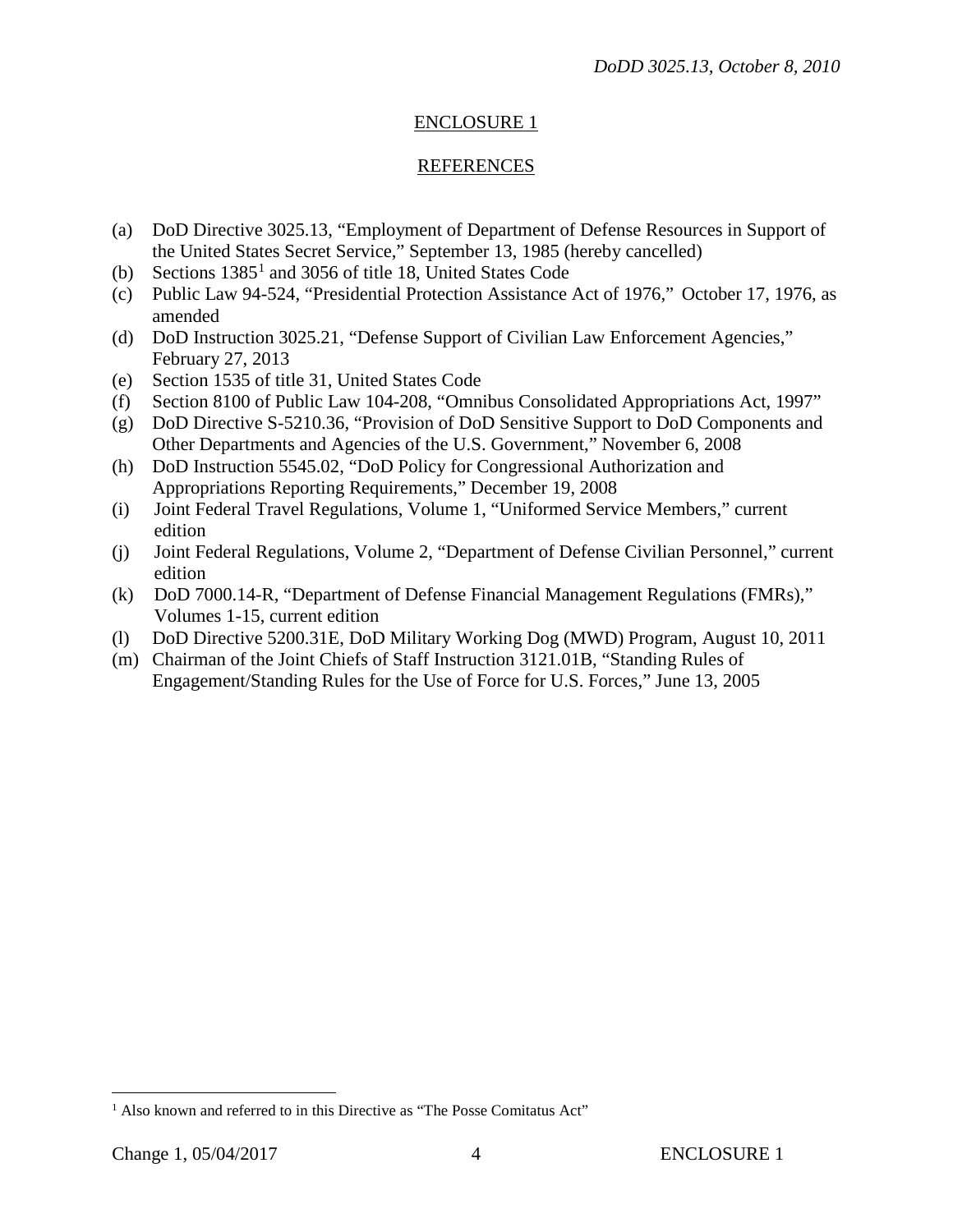#### ENCLOSURE 2

#### RESPONSIBILITIES

#### 1. EXECUTIVE SECRETARY OF THE DEPARTMENT OF DEFENSE (DoD EXECSEC). The DoD ExecSec (unless otherwise specified in Enclosure 3 of this Directive), shall:

a. Act as the initial point of contact for the Department of Defense in all matters pertaining to requests addressed to the Secretary of Defense, Deputy Secretary of Defense, or the DoD ExecSec for DoD support to the USSS, unless otherwise directed.

b. Receive, assign to the appropriate DoD Component, and monitor the status of such requests for support to the USSS.

c. Approve, on behalf of the Secretary of Defense, DoD support to the USSS that is required by Reference (c).

d. Forward such requests for DoD support to the USSS to the Assistant Secretary of Defense for Homeland Defense and Global Security (ASD(HD&GS)) or other appropriate DoD official.

e. Designate, consistent with the recommendations of the Secretary of the Military Department concerned and in consultation with the Chairman of the Joint Chiefs of Staff, officials authorized to approve specific requests for DoD support from the USSS.

2. ASD(HD&GS). The ASD(HD&GS), under the authority, direction, and control of the Under Secretary of Defense for Policy (USD(P)), shall:

a. Serve as the principal civilian advisor to the Secretary of Defense and the USD(P) for all matters pertaining to DoD support of the USSS.

b. Develop DoD policy pertaining to DoD support of the USSS.

c. Implement and maintain an interagency agreement with the DHS that:

(1) Establishes guidelines and procedures for the submission of requests for DoD support to the USSS.

(2) Establishes the process for reimbursement, where required, for such support.

d. Coordinate with the Under Secretary of Defense for Personnel and Readiness (USD(P&R)) on any interagency agreement with DHS that creates a demand for DoD personnel.

e. As requested by the DoD ExecSec, evaluate, coordinate, and prepare responses and recommendations to requests from the USSS for personnel, support, or services. Coordinate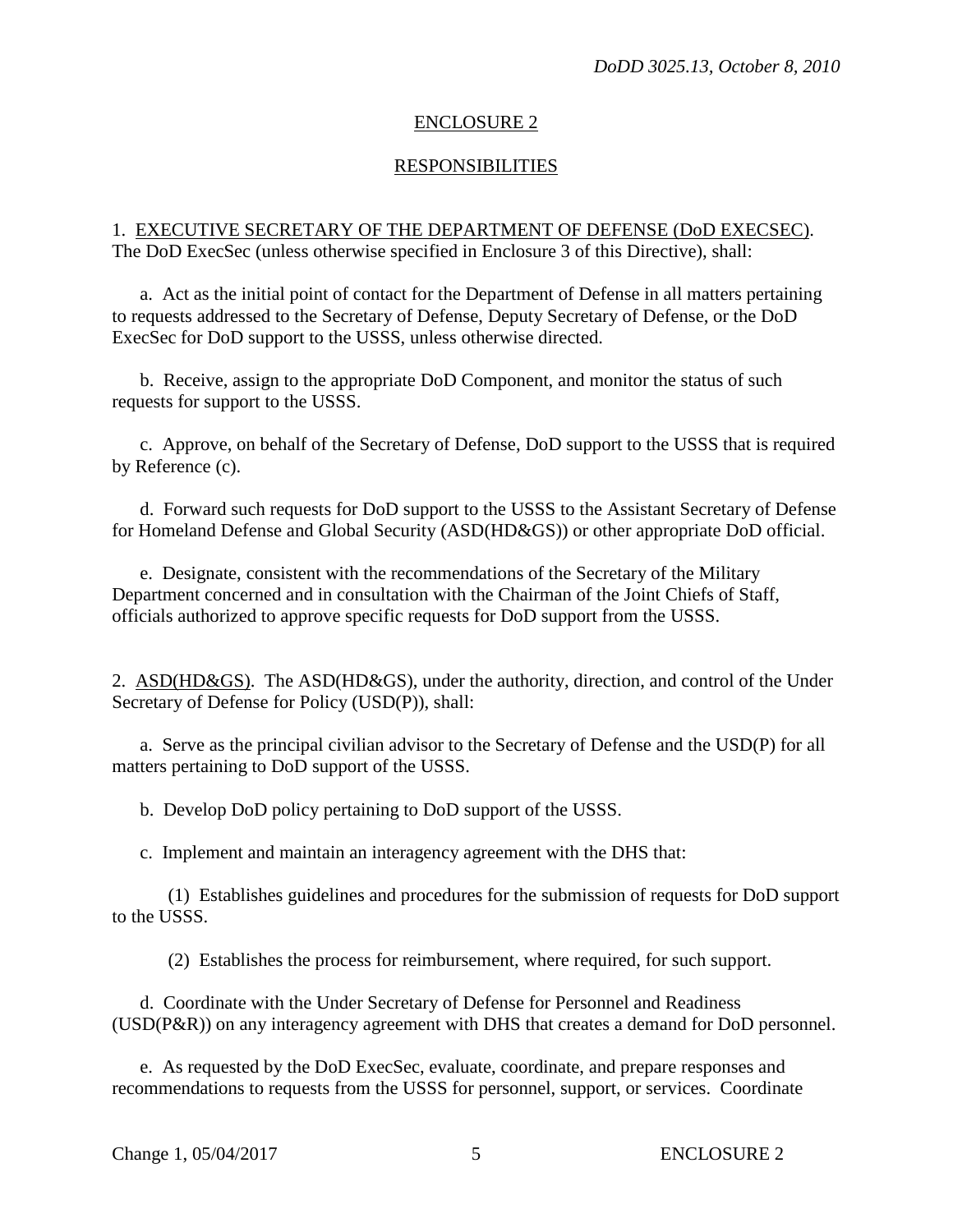such matters with the Chairman of the Joint Chiefs of Staff; the Chief, National Guard Bureau (CNGB) if National Guard personnel may be used to respond to such requests; the Secretaries of the Military Departments; affected Combatant Commanders, Directors of Defense Agencies, and Directors of DoD Field Activities; and the appropriate OSD Principal Staff Assistants.

f. Supervise and monitor the execution of DoD support of the USSS to ensure the proper employment of DoD capabilities, consistent with other mission requirements and this Directive.

g. Coordinate, consolidate, and prepare submissions of DoD claims for reimbursement from the USSS for service and support provided under References (c) and (e). Such matters shall be coordinated with the appropriate Secretaries of the Military Departments, Directors of the Defense Agencies and DoD Field Activities, the Chairman of the Joint Chiefs of Staff, the CNGB, and the Under Secretary of Defense (Comptroller) (USD(C))/Chief Financial Officer (CFO), Department of Defense.

h. Develop implementing guidance as required to further describe procedural components for supporting the USSS as appropriate, including but not limited to explosive ordnance disposal (EOD) credentials and credentialing procedures in coordination with the Assistant Secretary of Defense for Special Operations and Low Intensity Conflict (ASD(SO/LIC)).

i. In coordination with the Chairman of the Joint Chiefs of Staff, the USD(C)/CFO, and the appropriate Secretaries of the Military Departments and Directors of the Defense Agencies and DoD Field Activities, prepare the semi-annual report of expenditures required by Reference (e).

3. ASD(SO/LIC). The ASD(SO/LIC), under the authority, direction, and control of the USD(P), shall establish policies and procedures for EOD and specifically ensure proper employment of EOD in support of the USSS.

4. USD(P&R). The USD(P&R), in addition to the responsibilities in section 10 of this enclosure, shall develop guidelines and procedures for the provision of personnel support to DHS for inclusion in any interagency agreement developed pursuant to this Directive.

5. USD(C)/CFO. The USD(C)/CFO, in addition to the responsibilities in section 10 of this enclosure, shall:

a. Establish policies and procedures to ensure timely reimbursement to the Department of Defense for its support of the USSS, in accordance with References (e) and (f) for missions such as, but not limited to, NSSEs.

b. Establish appropriate intra-agency reporting codes to account for DoD expenditures. 6. UNDER SECRETARY OF DEFENSE FOR INTELLIGENCE (USD(I)). The USD(I), in addition to the responsibilities in section 10 of this enclosure, shall establish policies and procedures governing support to the USSS in the areas of sensitive support (in accordance with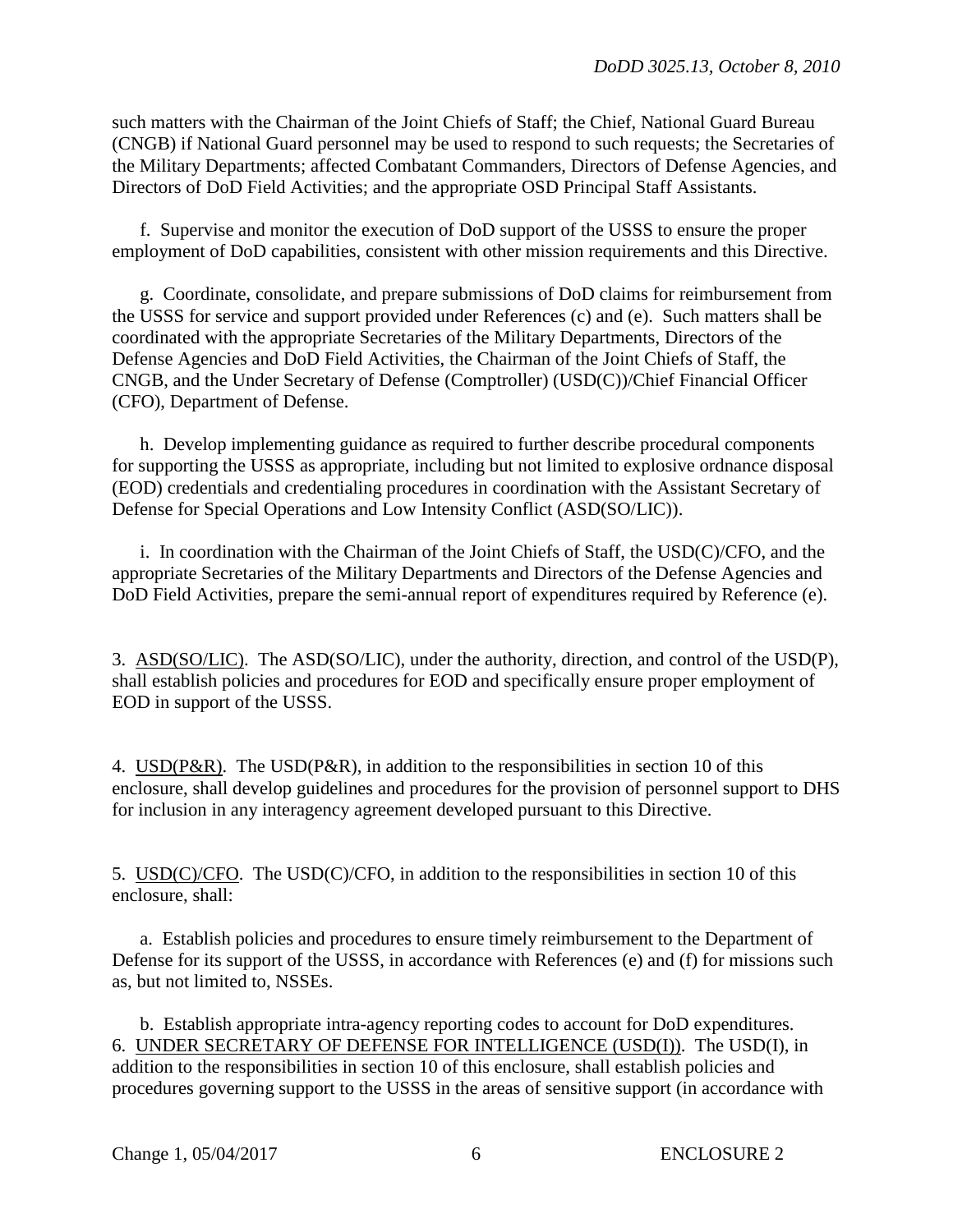Reference (g)), intelligence, counterintelligence, cover, security, and employment of military working dogs (MWDs) and explosive detector dogs (EDDs).

7. ASSISTANT SECRETARY OF DEFENSE FOR PUBLIC AFFAIRS (ASD(PA)). The ASD(PA), in addition to the responsibilities in section 10 of this enclosure, shall respond to inquiries from the news media and the public regarding DoD support to the USSS, but refer specific inquiries to the supported agencies, as appropriate.

8. DEPARTMENT OF DEFENSE CHIEF INFORMATION OFFICER (DoD CIO). The DoD CIO, in addition to the responsibilities in section 10 of this enclosure, shall oversee all telecommunications and information sharing support to the USSS.

9. DIRECTOR, DEFENSE INFORMATION SYSTEMS AGENCY (DISA). The Director, DISA, under the authority, direction, and control of the ASD(NII)/DoD CIO and in addition to the responsibilities in section 10 of this enclosure, shall provide specific support as directed, based on Enclosure 3 of this Directive.

10. HEADS OF THE DoD AND OSD COMPONENTS. The Heads of the DoD and OSD Components shall:

a. Designate and maintain an office of primary responsibility (OPR) for Presidential protection and provide OPR designation and contact information to the Chairman of the Joint Chiefs of Staff within 60 days of the publication of this Directive; and within 30 days of any change in the OPR.

b. Notify the ASD(HD&GS) and the Chairman of the Joint Chiefs of Staff when providing support using separate authorities not addressed in this Directive.

c. Use methods of calculating and capturing the costs of support to the USSS that adhere to appropriate fiscal law and DoD policy pursuant to the Joint Federal Travel Regulations, Volume 1, Joint Travel Regulations, Volume 2, and DoD 7000.14-R (References (i), (j), and (k)).

11. SECRETARIES OF THE MILITARY DEPARTMENTS AND DIRECTORS OF THE DEFENSE AGENCIES AND DoD FIELD ACTIVITIES. The Secretaries of the Military Departments and Directors of the Defense Agencies and DoD Field Activities, in addition to the responsibilities in section 10 of this enclosure, shall:

a. Identify and report all costs incurred in providing protective duty support to the USSS consistent with paragraph 10.c. of this enclosure. Identify non-reimbursable costs for support provided in accordance with Reference (c) and reimbursable costs for support provided in accordance with Reference (e).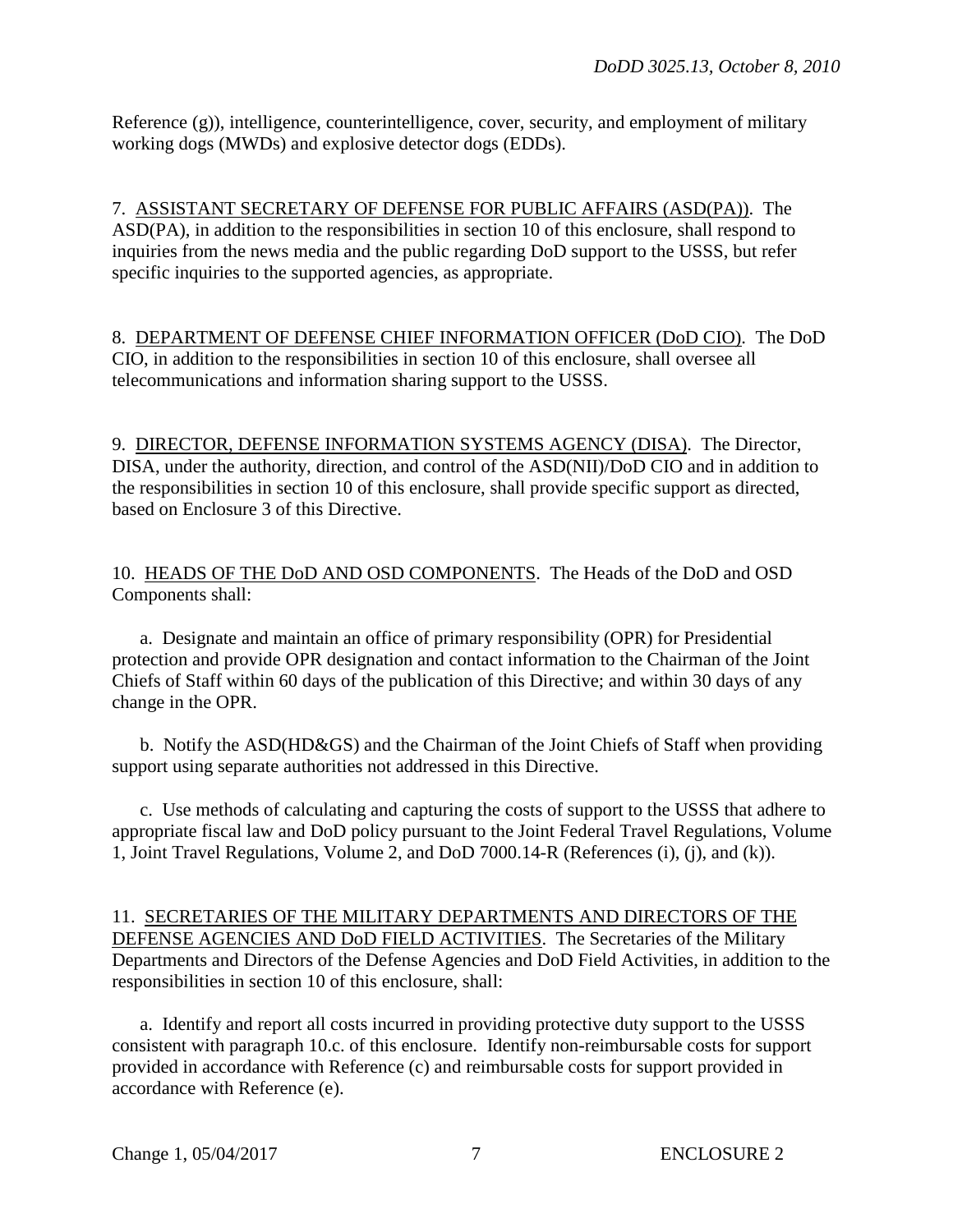b. Consolidate cost reports for support to the USSS at the Military Department, Defense Agency, or DoD Field Activity Headquarters-level and forward to the ASD(HD&GS), with copies to the Chairman of the Joint Chiefs of Staff and the USD(C)/CFO, within 90 days of the completion of the assigned support mission. Provide reports of routine support, as outlined in Enclosure 3, to the ASD(HD&GS), with copies to the Chairman of the Joint Chiefs of Staff and the USD(C)/CFO, by September 30th of each year.

12. SECRETARY OF THE AIR FORCE. The Secretary of the Air Force, in addition to the responsibilities in sections 10 and 11 of this enclosure and as the DoD Executive Agent (EA) for the DoD MWD Program in accordance with DoDD 5200.31E (Reference (l)), shall coordinate with USD(I) on development of policies and procedures for proper employment of EDD teams in support of the USSS.

13. CHAIRMAN OF THE JOINT CHIEFS OF STAFF. The Chairman of the Joint Chiefs of Staff, in addition to the responsibilities in section 10 of this enclosure, shall:

a. Advise the Secretary of Defense on the effects that USSS requests for support have on national security and military readiness, consult with Military Service Chiefs and Combatant Commanders, as appropriate, and coordinate with the ASD(HD&GS) as such requests are staffed.

b. Identify and coordinate available capabilities for support of the USSS.

c. Release execution or deployment orders related to support of the USSS when approved by the Secretary of Defense.

14. CNGB. The CNGB, under the authority, direction, and control of the Secretary of Defense through the Secretary of the Army and the Secretary of the Air Force, shall:

a. Serve as the channel of communication on all matters pertaining to National Guard support to the USSS between: (1) the Secretary of Defense and the Heads of the DoD Components (including the Secretary of the Army and the Secretary of the Air Force); and (2) the States. Direct liaison between the entities in (1) and (2) should occur only in an emergency when time does not permit compliance with this Directive. In each such instance, the CNGB should be informed of the communication.

b. Annually assess the readiness of the National Guard of the States to conduct support to the USSS and report on this assessment to the Secretary of Defense, the Secretaries of the Army and the Air Force, the USD(P&R), the ASD(HD&GS), the Assistant Secretary of Defense for Reserve Affairs, the Chairman of the Joint Chiefs of Staff, and appropriate Combatant Commanders.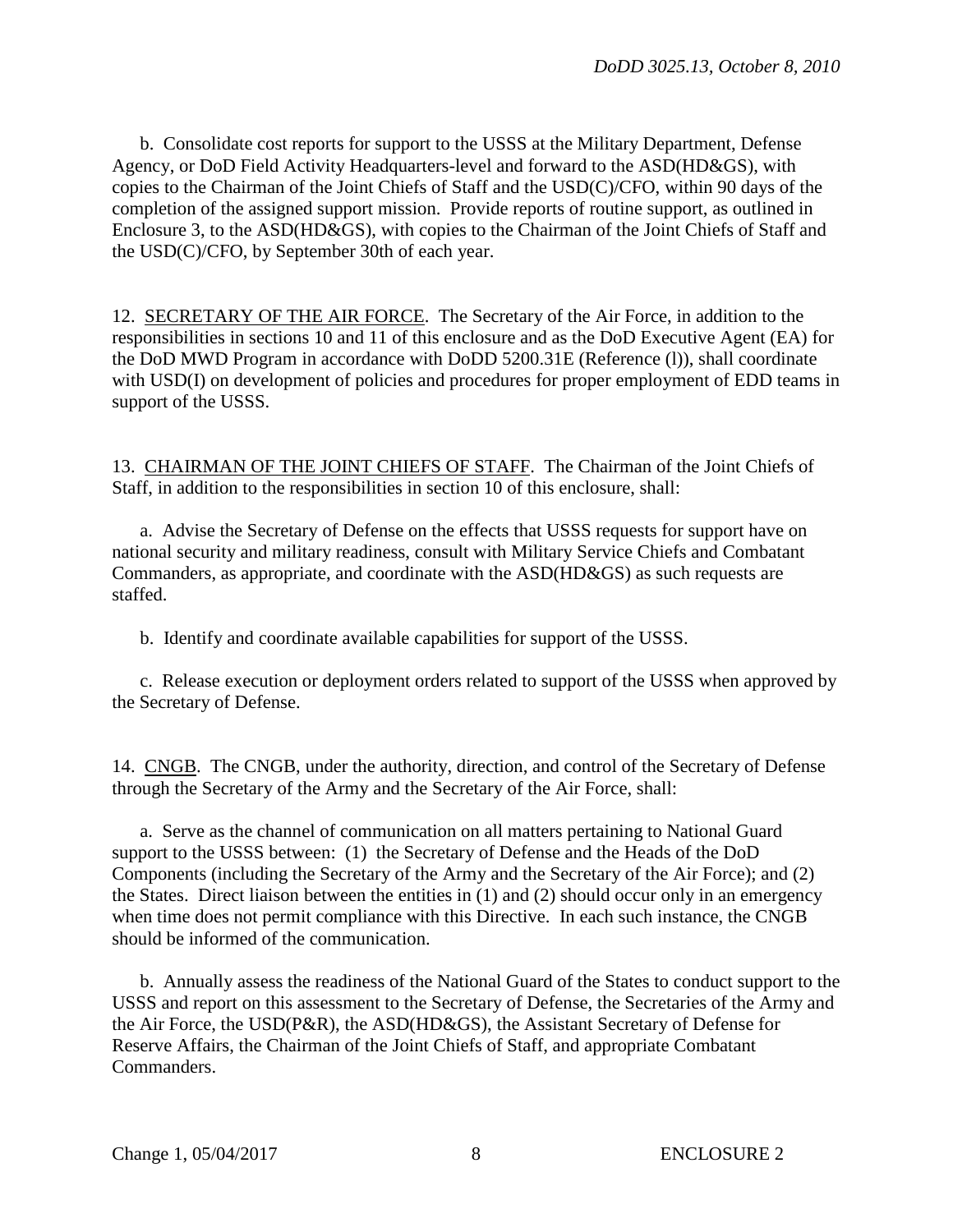c. Participate in the Joint Staff capability-based planning and assessments, the Joint Capabilities Integration and Development System, and the DoD planning, programming, budgeting, and execution assessment for all actions pertaining to National Guard capabilities required for support to the USSS.

d. Facilitate and deconflict the planning and use of National Guard forces among the States to ensure that adequate and balanced forces are available and responsive for National Guard support to USSS missions, consistent with national security objectives and priorities.

15. COMMANDERS OF THE COMBATANT COMMANDS. The Commanders of the Combatant Commands, through the Chairman of the Joint Chiefs of Staff and in addition to the responsibilities in section 10 of this enclosure, shall:

a. Execute DoD missions in support of the USSS, as directed.

b. Establish the military command relationships and reporting chain of command for assigned DoD missions in support of the USSS. Ensure that military command and control over assigned forces is maintained, and that appropriate coordinating instructions are provided for coordination between civilian authorities and assigned DoD forces. Request mission-specific rules for the use of force in accordance with the Chairman of the Joint Chiefs of Staff Instruction 3121.01B (Reference (m)).

c. Submit after-action reports to the ASD(HD&GS) on assigned non-routine DoD missions in support of the USSS in performing its protective duties.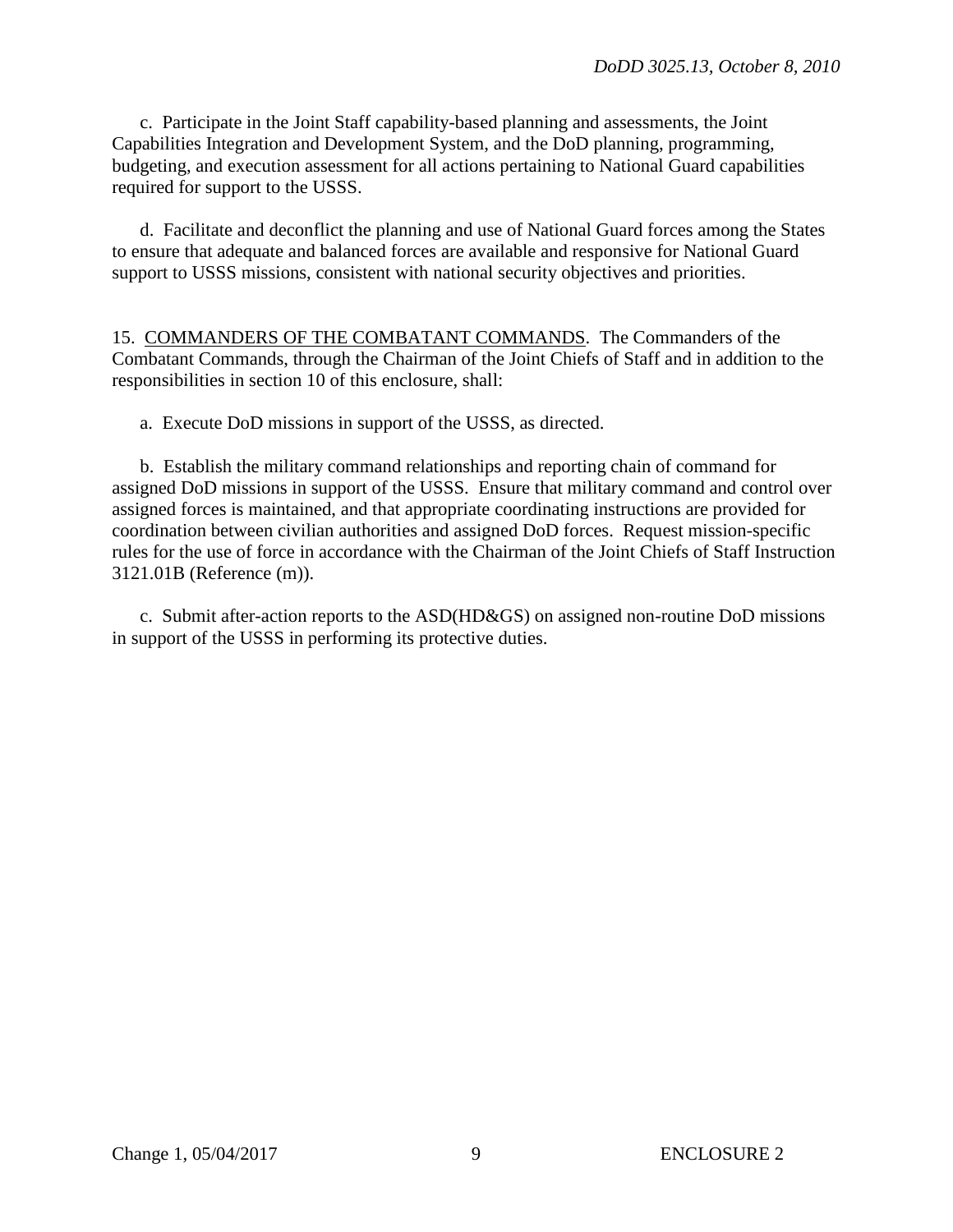# ENCLOSURE 3

## DoD REQUEST AND ASSISTANCE PROCESS FOR AUGMENTATION FOR USSS PRESIDENTIAL PROTECTION

# Table. DoD Request and Assistance Process for Augmentation for USSS Presidential Protection

| SUPPORT REQUESTED                                                                                                                                                                                                                                                                                 | DoD OPR FOR COORDINATION                                                                                     |
|---------------------------------------------------------------------------------------------------------------------------------------------------------------------------------------------------------------------------------------------------------------------------------------------------|--------------------------------------------------------------------------------------------------------------|
| (i) Requests for airlift or airlift support will be generated by the White<br>House Military Office (WHMO) and passed to the Commander, United<br>States Transportation Command for action.                                                                                                       | <b>WHMO</b>                                                                                                  |
| (ii) Requests for DoD air assets other than airlift, such as fighter air<br>patrols or helicopters, will be submitted through the WHMO and the<br>White House Chief of Staff's Office to the DoD ExecSec.                                                                                         | WHMO/DoD ExecSec                                                                                             |
| (iii) Requests for airborne early warning (radar and notification) for<br>Presidential/Vice-Presidential travel sites within the United States will<br>be made by the USSS directly to the DoD ExecSec.                                                                                           | DoD ExecSec                                                                                                  |
| (iv) Requests for specific DoD-provided personnel or equipment (such<br>as special forces, a high mobility multipurpose wheeled vehicle, or<br>forklift) will be submitted through the WHMO and the White House<br>Chief of Staff's Office to the DoD ExecSec.                                    | WHMO/DoD ExecSec                                                                                             |
| (v) Requests for medical and rescue support (such as emergency<br>medical technician personnel and ambulances) will be generated by<br>either the USSS or White House Medical Unit, and will be routed<br>through the WHMO and the White House Chief of Staff's Office to the<br>DoD ExecSec.     | WHMO/DoD ExecSec                                                                                             |
| (vi) Routine requests (25 or fewer teams) for EOD directly in support of<br>President/Vice President protective missions and other authorized<br>protectees will be coordinated through the Commander, United States<br>Northern Command (USNORTHCOM) or his or her designated<br>representative. | <b>USNORTHCOM/Joint Explosive</b><br>Ordnance Disposal Very Important<br>Persons Protection Support Activity |
| Non-routine requests (more than 25 teams) for EOD or requests for non-<br>EOD search capabilities in support of EOD requests will be coordinated<br>through the DoD ExecSec.                                                                                                                      | DoD ExecSec                                                                                                  |
| (vii) Routine requests (25 or fewer teams) for EDD directly in support<br>of President/Vice President protective missions and other authorized<br>protectees will be coordinated through the Secretary of the Air Force<br>(SecAF) or his or her designated representative.                       | SecAF as DoD EA for MWD Program                                                                              |
| Non-routine requests (more than 25 teams) for EDD will be coordinated<br>through the DoD ExecSec.                                                                                                                                                                                                 | DoD ExecSec/USD(I)/SecAF                                                                                     |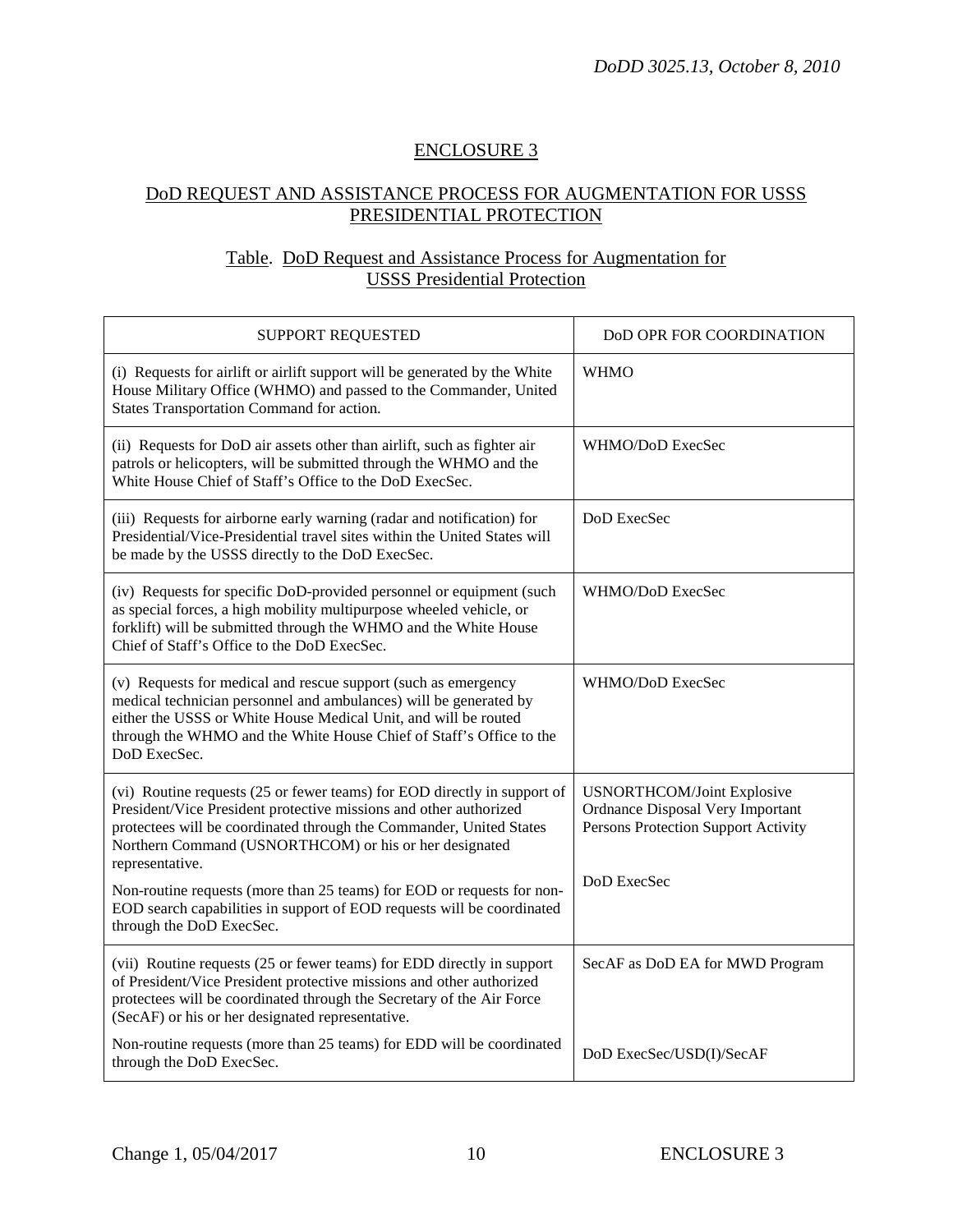| SUPPORT REQUESTED                                                                                                                                                                                                                                                                                                                                                                                                                                                                                                                                                                                                                                                                                                                                                                                                              | <b>DOD OFFICE OF PRIMARY</b><br><b>RESPONSIBILITY FOR</b><br><b>COORDINATION</b> |
|--------------------------------------------------------------------------------------------------------------------------------------------------------------------------------------------------------------------------------------------------------------------------------------------------------------------------------------------------------------------------------------------------------------------------------------------------------------------------------------------------------------------------------------------------------------------------------------------------------------------------------------------------------------------------------------------------------------------------------------------------------------------------------------------------------------------------------|----------------------------------------------------------------------------------|
| (viii) In accordance with Reference (c), WHMO, ASD(NII)/DoD CIO,<br>and DISA shall provide telecommunications assistance on a temporary<br>basis without reimbursement when assisting the USSS in its duties<br>directly related to the protection of the President or the Vice President<br>(or other officer immediately next in order of succession to the Office of<br>the President).                                                                                                                                                                                                                                                                                                                                                                                                                                     | WHMO, DoD CIO, and DISA                                                          |
| (ix) In accordance with Reference (f), fixed and mobile<br>telecommunications support shall be provided by the White House<br>Communications Agency to the USSS, without reimbursement, in<br>connection with the USSS duties directly related to the protection of the<br>President or the Vice President (or other officer immediately in order of<br>succession to the Office of the President) at the White House Security<br>Complex in the Washington, D.C., Metropolitan Area and Camp David,<br>Maryland. For these purposes, "White House Security Complex"<br>includes the White House, the White House grounds, the Dwight David<br>Eisenhower Executive Office Building, the New Executive Office<br>Building, Blair House, the Treasury Building, and the Vice President's<br>Residence at the Naval Observatory. | WHMO, DoD CIO, and DISA                                                          |

## Table. DHS –DoD Request and Assistance Process for Augmentation for USSS Presidential Protection, Continued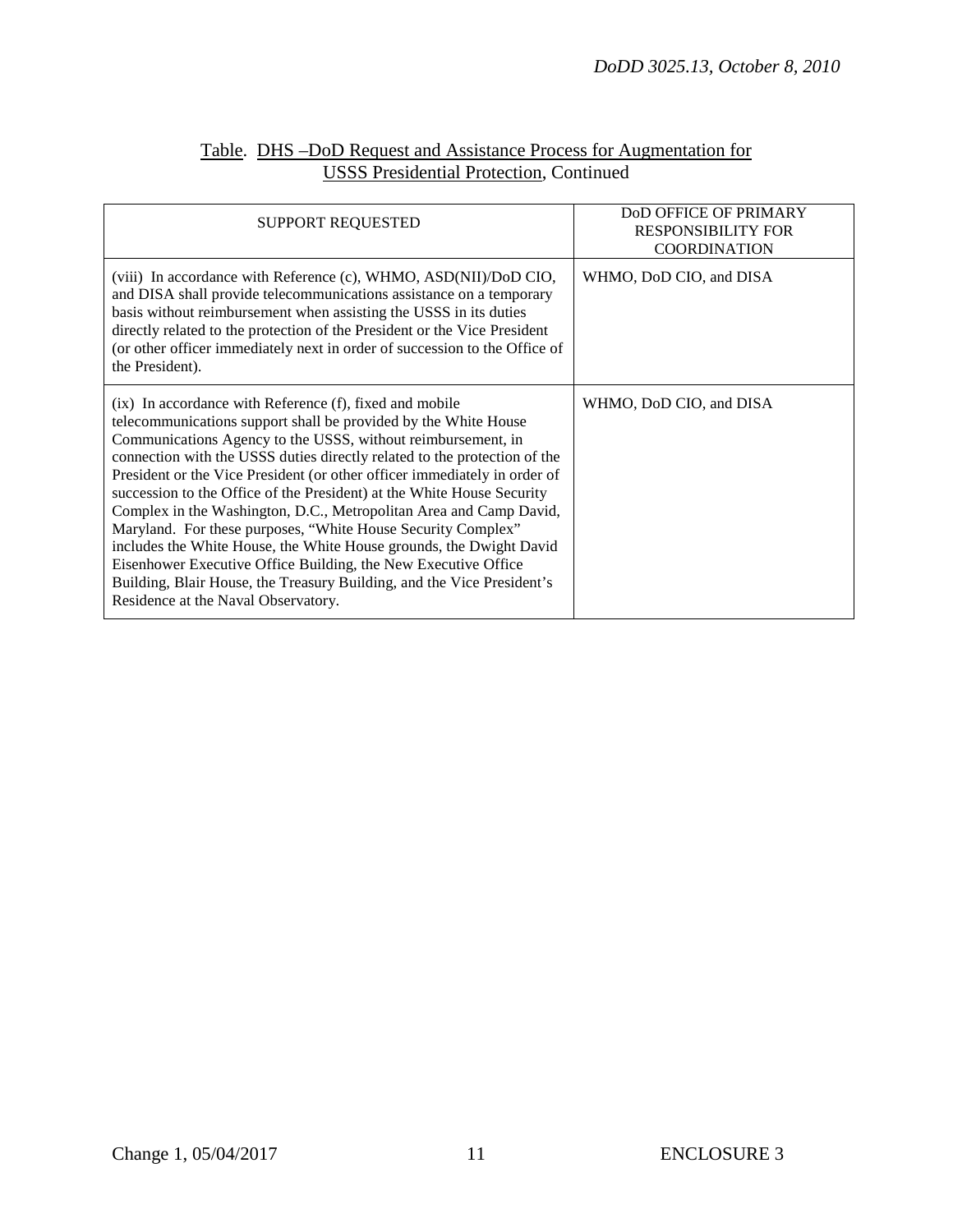# **GLOSSARY**

# ABBREVIATIONS AND ACRONYMS

| $ASD(HD\&GS)$     | Assistant Secretary of Defense for Homeland Defense and Global<br>Security      |  |
|-------------------|---------------------------------------------------------------------------------|--|
| DoD CIO           | Department of Defense Chief Information Officer                                 |  |
| ASD(PA)           | Assistant Secretary of Defense for Public Affairs                               |  |
| ASD(SO/LIC)       | Assistant Secretary of Defense for Special Operations/Low-Intensity<br>Conflict |  |
| <b>CNGB</b>       | Chief, National Guard Bureau                                                    |  |
| <b>DHS</b>        | Department of Homeland Security                                                 |  |
| <b>DISA</b>       | Director, Defense Information Systems Agency                                    |  |
| DoD ExecSec       | DoD Executive Secretary                                                         |  |
| DoDD              | Department of Defense Directive                                                 |  |
| EA                | <b>Executive Agent</b>                                                          |  |
| <b>EDD</b>        | explosive detection dogs                                                        |  |
| <b>EOD</b>        | explosive ordnance disposal                                                     |  |
| <b>MWD</b>        | military working dog                                                            |  |
| <b>NSSE</b>       | <b>National Special Security Event</b>                                          |  |
| <b>OPR</b>        | office of primary responsibility                                                |  |
| SecAF             | Secretary of the Air Force                                                      |  |
| U.S.C.            | <b>United States Code</b>                                                       |  |
| USD(C)/CFO        | Under Secretary of Defense (Comptroller)/Chief Financial Officer                |  |
| USD(I)            | Under Secretary of Defense for Intelligence                                     |  |
| USD(P)            | Under Secretary of Defense for Policy                                           |  |
| $USD(P\&R)$       | Under Secretary of Defense for Personnel and Readiness                          |  |
| <b>USNORTHCOM</b> | <b>United States Northern Command</b>                                           |  |